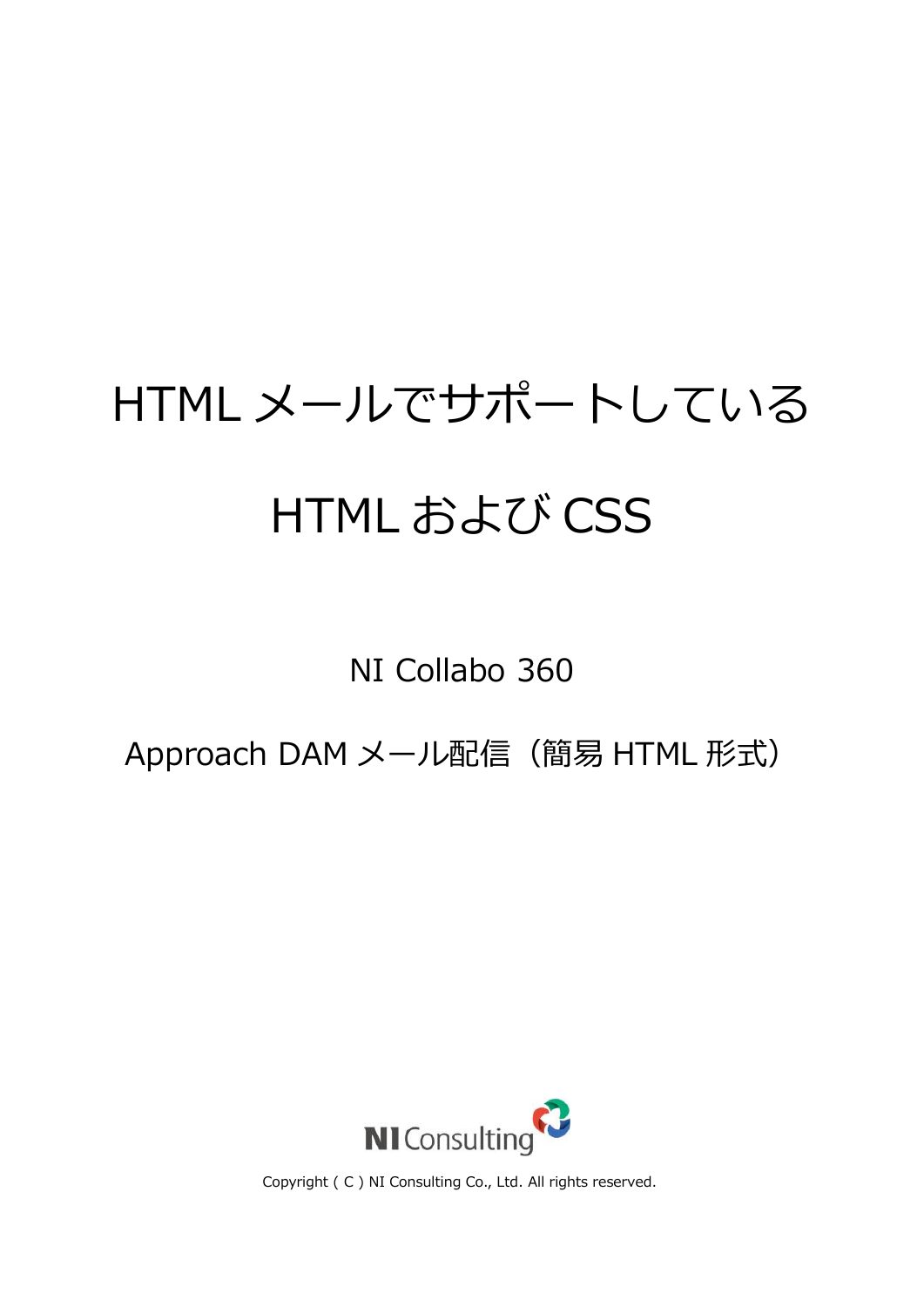## **HTML メールでサポートしている HTML および CSS**

NI Collabo 360 のメーラー、Approach DAM のメール配信(簡易 HTML 形式)では以下の HTML および CSS をサポートし ております。

セキュリティ的な懸念やブラウザのサポート状況等から、一部のものはサポートしていません。ご了承ください。

※CSS はインライン形式のみサポートしています。

※ブラウザごとに見た目の差異がでないように box-sizing や padding、margin 等一部のスタイルを調整しています。

これによって元のメールと見た目が異なる場合があります。ご了承ください。

※セキュリティ的な懸念からスクリプトを実行するものや、ファイルアクセスするものは自動的に除去されます。

※「メールフォーム>出力>HTML 保存」から出力した HTML ファイルでは、送信されてきたままの HTML を出力します。

#### **HTML**

- address
- article
- aside
- footer
- header
- h
- hgroup ※div に変換されます。
- main ※hidden 属性がない場合、div に変換されます。
- nav ※div に変換されます。
- section
- blockquote
- dd
- div
- dl
- dt
- $\cdot$  figcaption
- $\cdot$  figure
- hr
- li
- ol
- p
- pre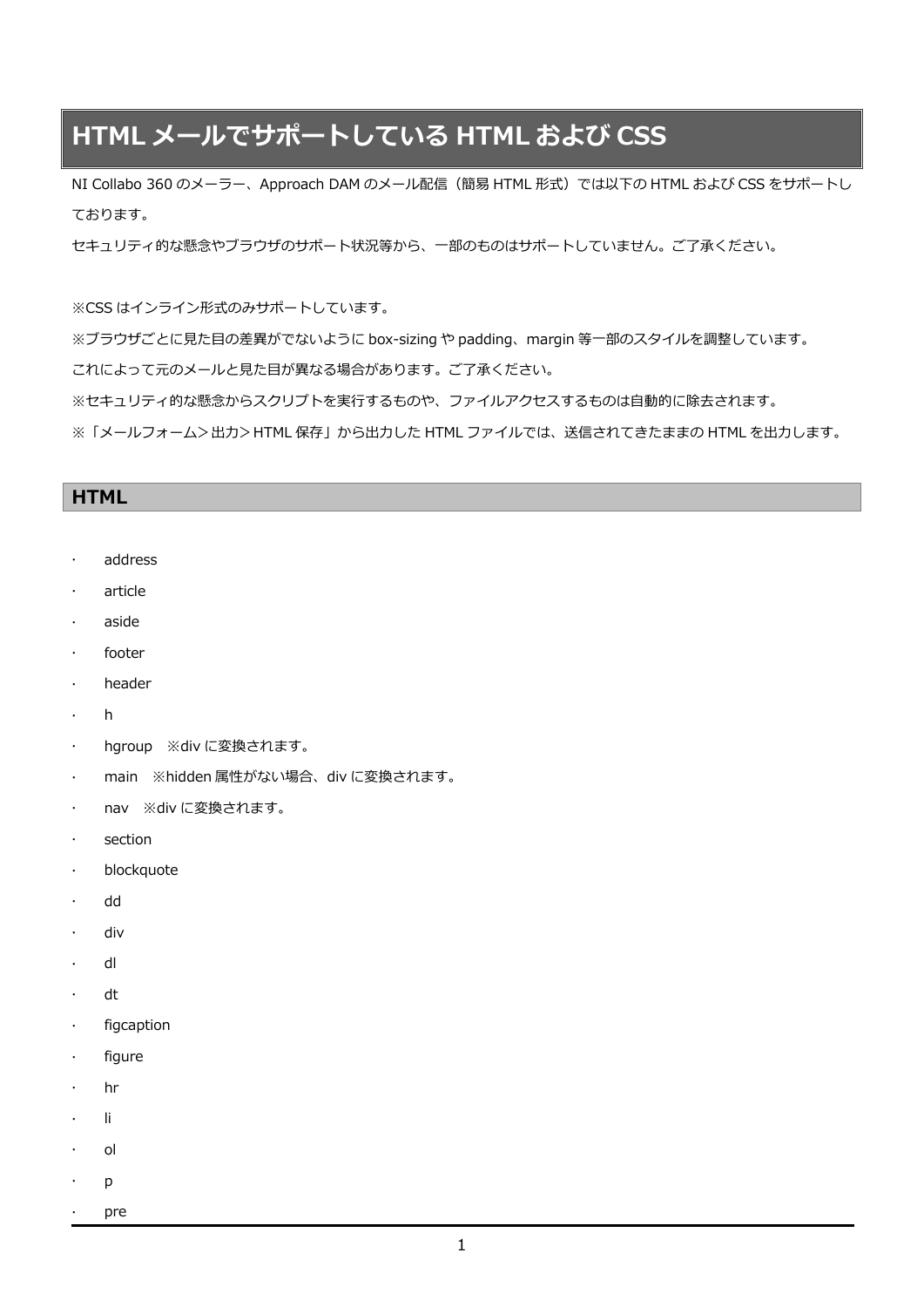- $\cdot$  ul
- a ※URL フラグメントはサポートしていません。
- abbr
- .  $\mathbf b$
- bdi ※span に変換されます。
- bdo
- . br
- $\cdot$  cite
- · code
- data ※span に変換されます。
- dfn
- $\cdot$  em
- i
- · kbd
- mark
- $\cdot$  q
- $\cdot$  rb
- $\cdot$  rp
- · rt
- $\cdot$  rtc
- · ruby
- s
- · samp
- small
- · span
- . strong
- $\cdot$  sub
- $\cdot$  sup
- $\cdot$  time
- $\cdot$  u
- var
- wbr
- $\cdot$  img
- del
- $\cdot$  ins
- · caption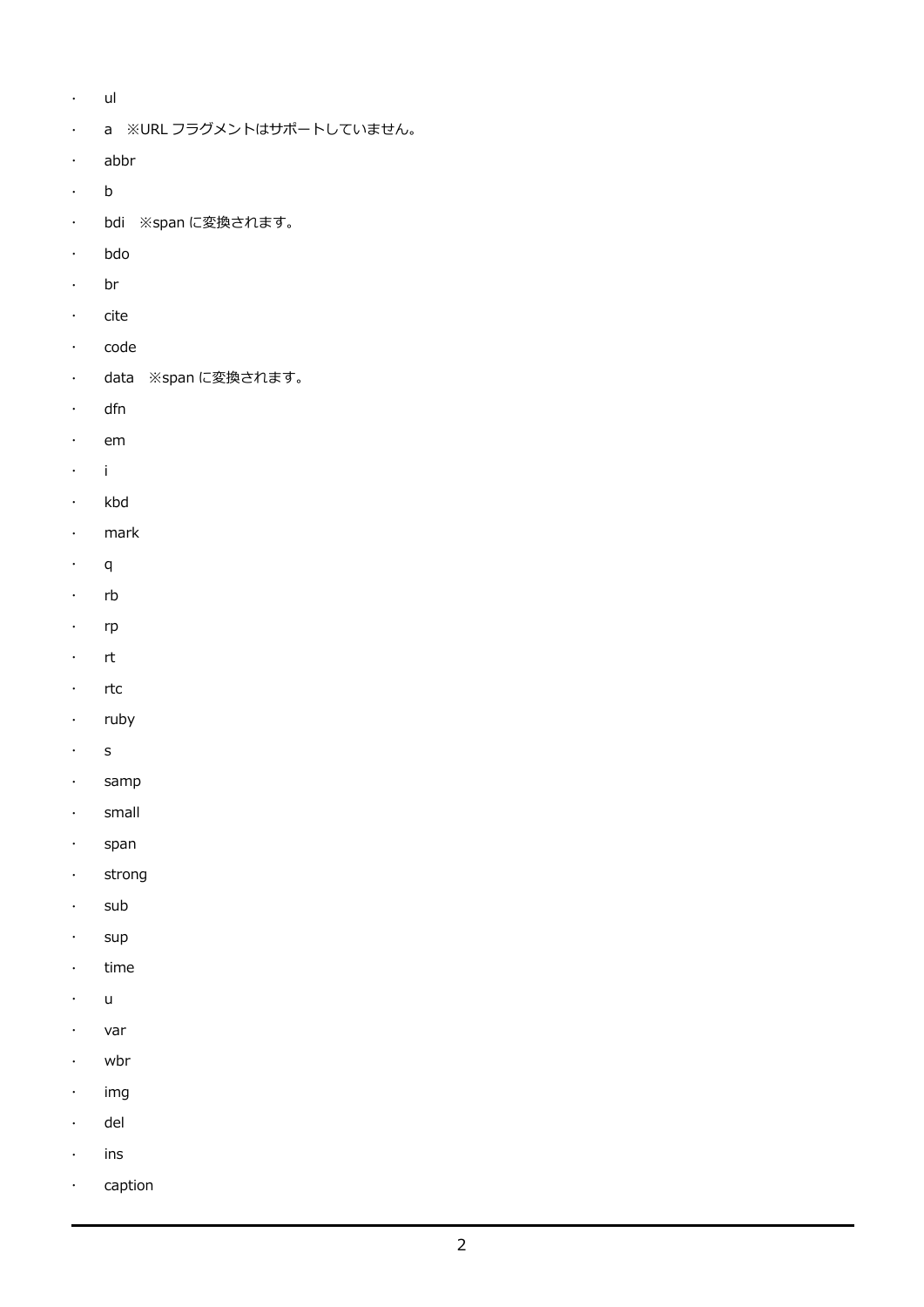- $\cdot$  col
- · colgroup
- · table
- tbody
- · td
- $\cdot$  tfoot
- th
- $\cdot$  thead
- $\cdot$  tr
- fieldset ※div に変換されます。
- form ※div に変換されます。
- label ※span に変換されます。
- legend ※span に変換されます。
- details ※div に変換されます。
- dialog ※div に変換されます。
- summary ※div に変換されます。
- shadow ※span に変換されます。
- acronym ※abbr に変換されます。
- big ※span に変換されます。スタイルに font-size: large;が追加されます。
- blink ※span に変換されます。
- center
- · dir ※ulに変換されます。
- font ※span に変換されます。face が指定されている場合はスタイルに font-family:属性値が追加されます。size 属性 が指定されている場合はスタイルに font-size:X%;が追加されます。
- image ※img に変換されます。
- marquee ※div に変換されます。
- · multicol ※div に変換されます。
- nobr ※span に変換されます。スタイルに white-space: nowrap;が追加されます。
- shadow ※span に変換されます。
- strike ※s に変換されます。
- tt ※span に変換されます。スタイルに font-family:monospace;が追加されます。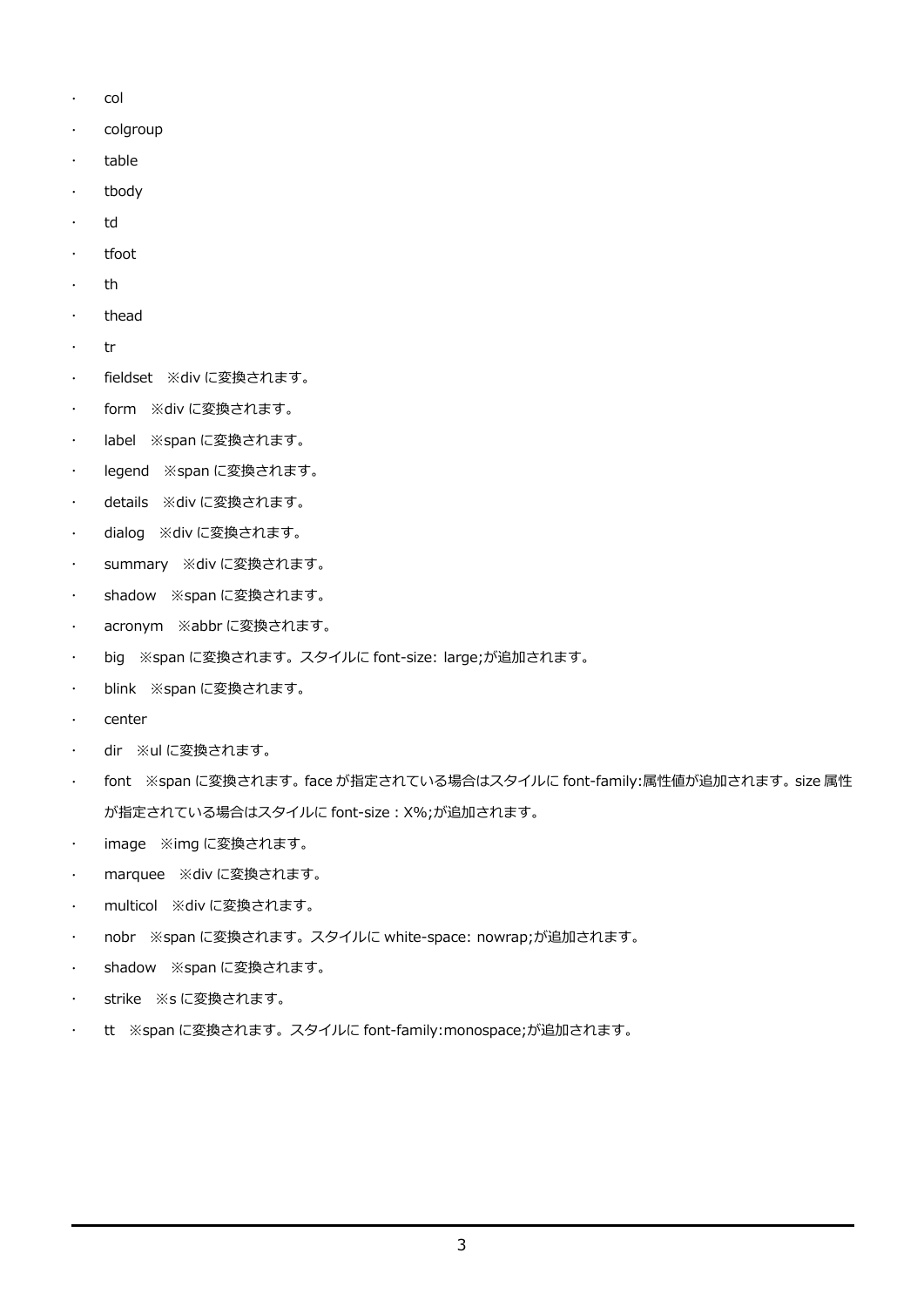### **CSS**

※CSS はインライン形式のみサポートしています。

- align-content
- align-items
- align-items
- align-self
- all
- backdrop-filter ※相対パスの指定が含まれている場合は適用されません。
- background ※相対パスの指定が含まれている場合は適用されません。
- background-attachment
- background-blend-mode
- background-clip
- background-color
- background-image ※相対パスの指定が含まれている場合は適用されません。
- background-origin
- background-position
- background-repeat
- background-size
- block-size
- border
- border-bottom
- border-bottom-color
- border-bottom-left-radius
- border-bottom-right-radius
- border-bottom-style
- border-bottom-width
- border-collapse
- border-color
- border-image ※相対パスの指定が含まれている場合は適用されません。
- border-image-outset
- border-image-repeat
- border-image-slice
- border-image-source ※相対パスの指定が含まれている場合は適用されません。
- border-image-width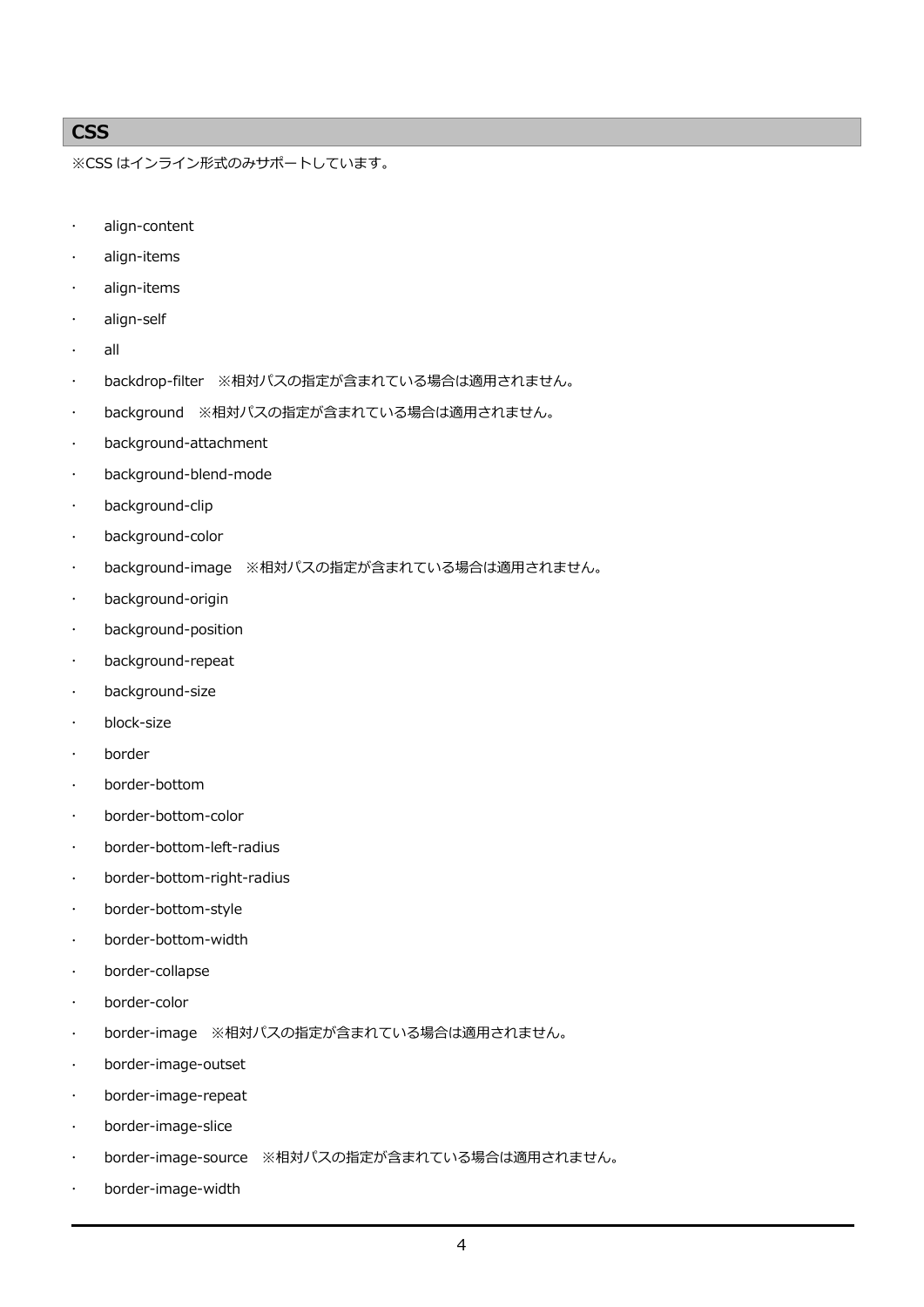- border-left
- border-left-color
- border-left-style
- border-left-width
- border-radius
- border-right
- border-right-color
- border-right-style
- border-right-width
- border-spacing
- border-style
- border-top
- border-top-color
- border-top-left-radius
- border-top-right-radius
- border-top-style
- border-top-width
- border-width
- box-shadow
- box-sizing
- break-after
- break-before
- break-inside
- caption-side
- · caret-color
- $\cdot$  clear
- clip-path ※相対パスの指定が含まれている場合は適用されません。
- color
- $\cdot$  color-adjus
- column-count
- column-fill
- $\cdot$  column-gap
- · column-rule
- column-rule-color
- column-rule-style
- column-rule-width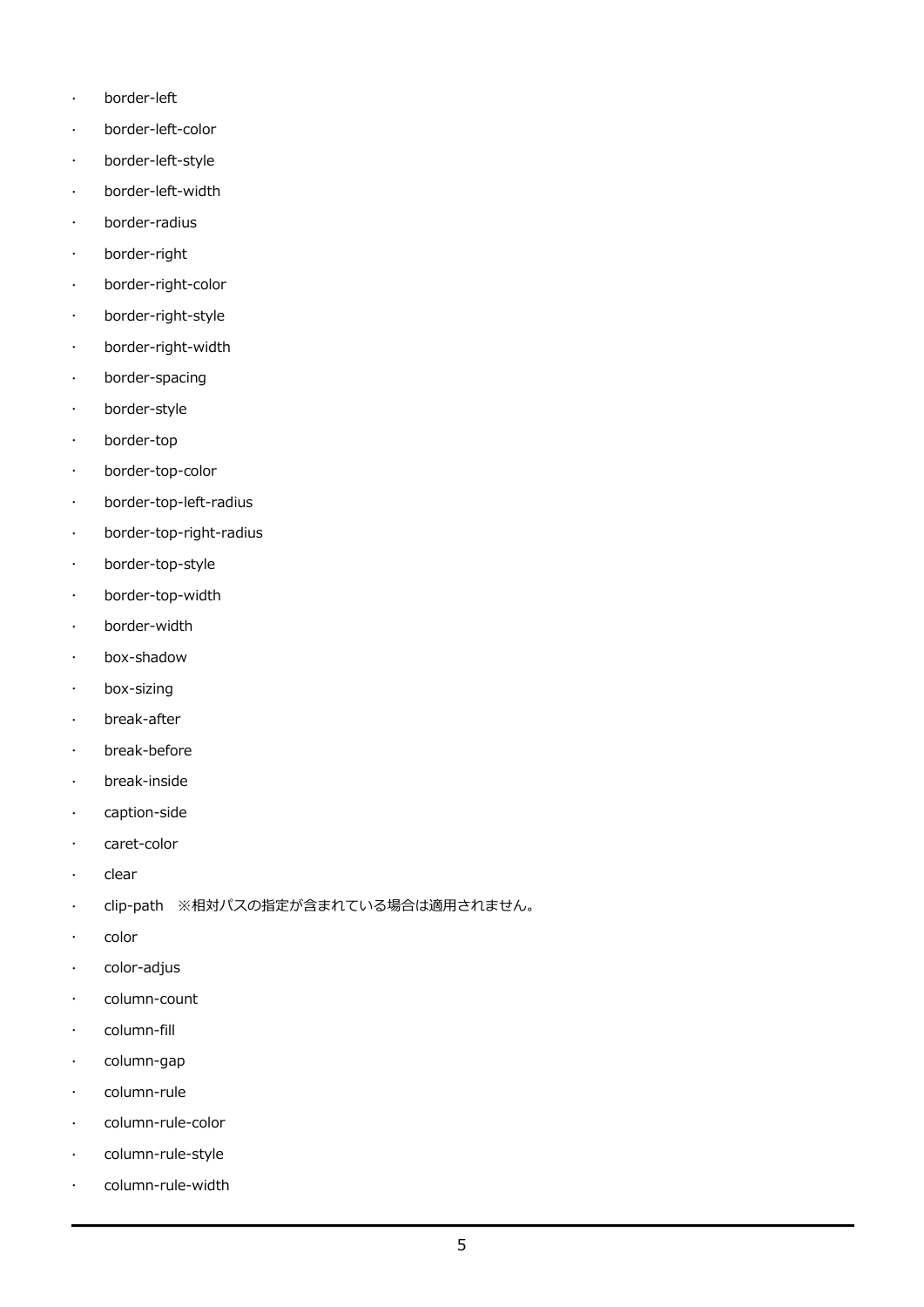- · column-span
- · column-width
- · columns
- contain
- cursor ※相対パスの指定が含まれている場合は適用されません。
- direction
- display ※hidden の場合、タグ自体除去されます。
- $\cdot$  em
- · empty-cells
- ex
- filter ※相対パスの指定が含まれている場合は適用されません。
- $\cdot$  flex
- flex-basis
- $\cdot$  flex-direction
- · flex-flow
- flex-grow
- $\cdot$  flex-shrink
- flex-wrap
- $\cdot$  float
- · font
- font-family
- font-feature-settings
- font-kerning
- font-language-override
- font-optical-sizing
- font-size
- font-size-adjust
- · font-stretch
- font-style
- font-synthesis
- font-variant
- font-variant-alternates
- font-variant-caps
- font-variant-east-asian
- font-variant-ligatures
- font-variant-numeric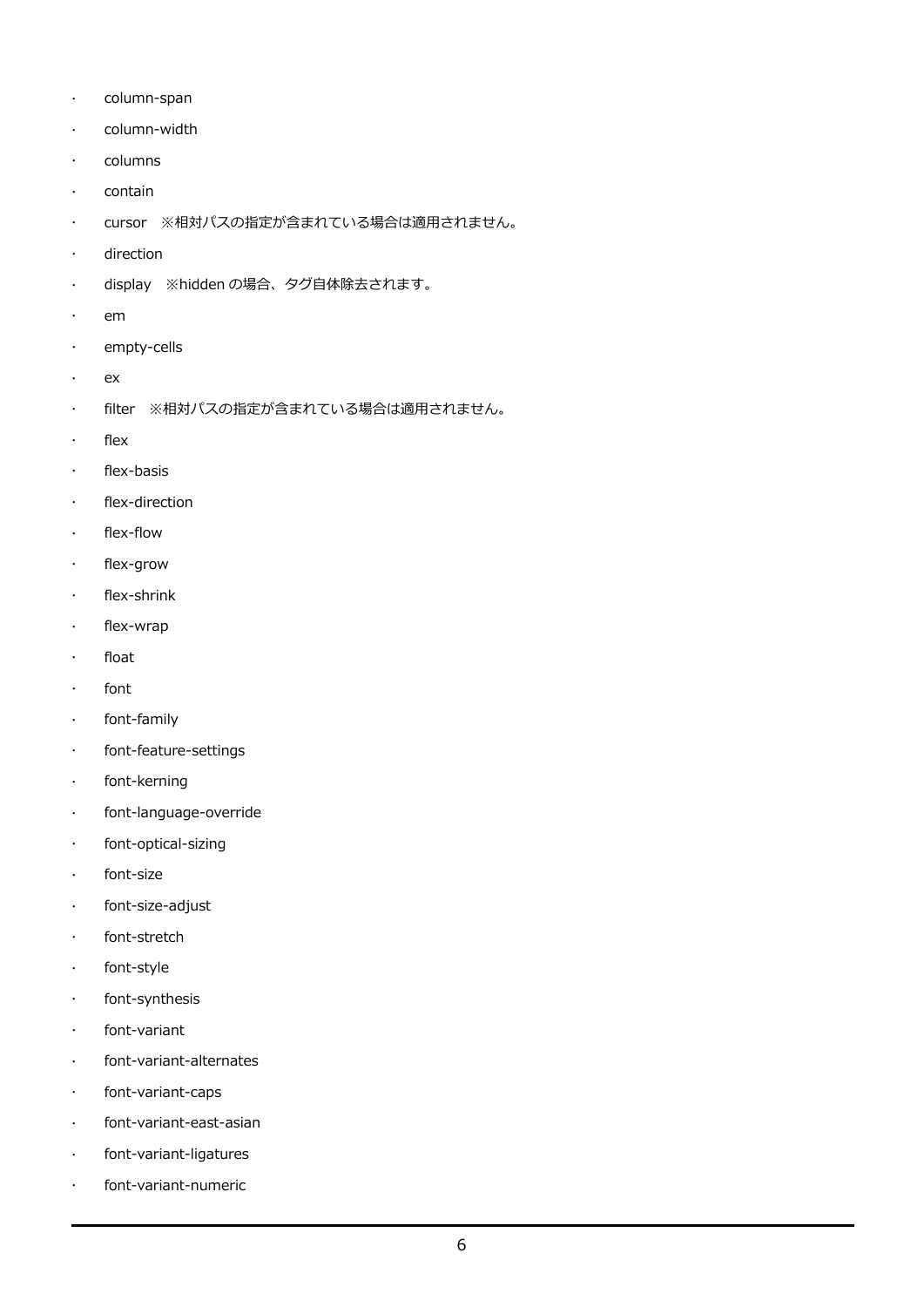- font-variant-position
- font-variation-settings
- font-weight
- gap ※grid-gap に変換されます。
- grid
- grid-area
- grid-auto-columns
- grid-auto-flow
- grid-auto-rows
- grid-column
- grid-column-end
- grid-column-start
- grid-row
- grid-row-end
- grid-row-start
- · grid-template
- grid-template-areas
- grid-template-columns
- · grid-template-rows
- . height
- hyphens
- image-orientation
- image-rendering
- · inline-size
- isolation
- justify-content
- justify-items
- justify-self
- length-percentage
- letter-spacing
- line-break
- **·** line-height
- list-style ※相対パスの指定が含まれている場合は適用されません。
- list-style-image ※相対パスの指定が含まれている場合は適用されません。
- list-style-position
- list-style-type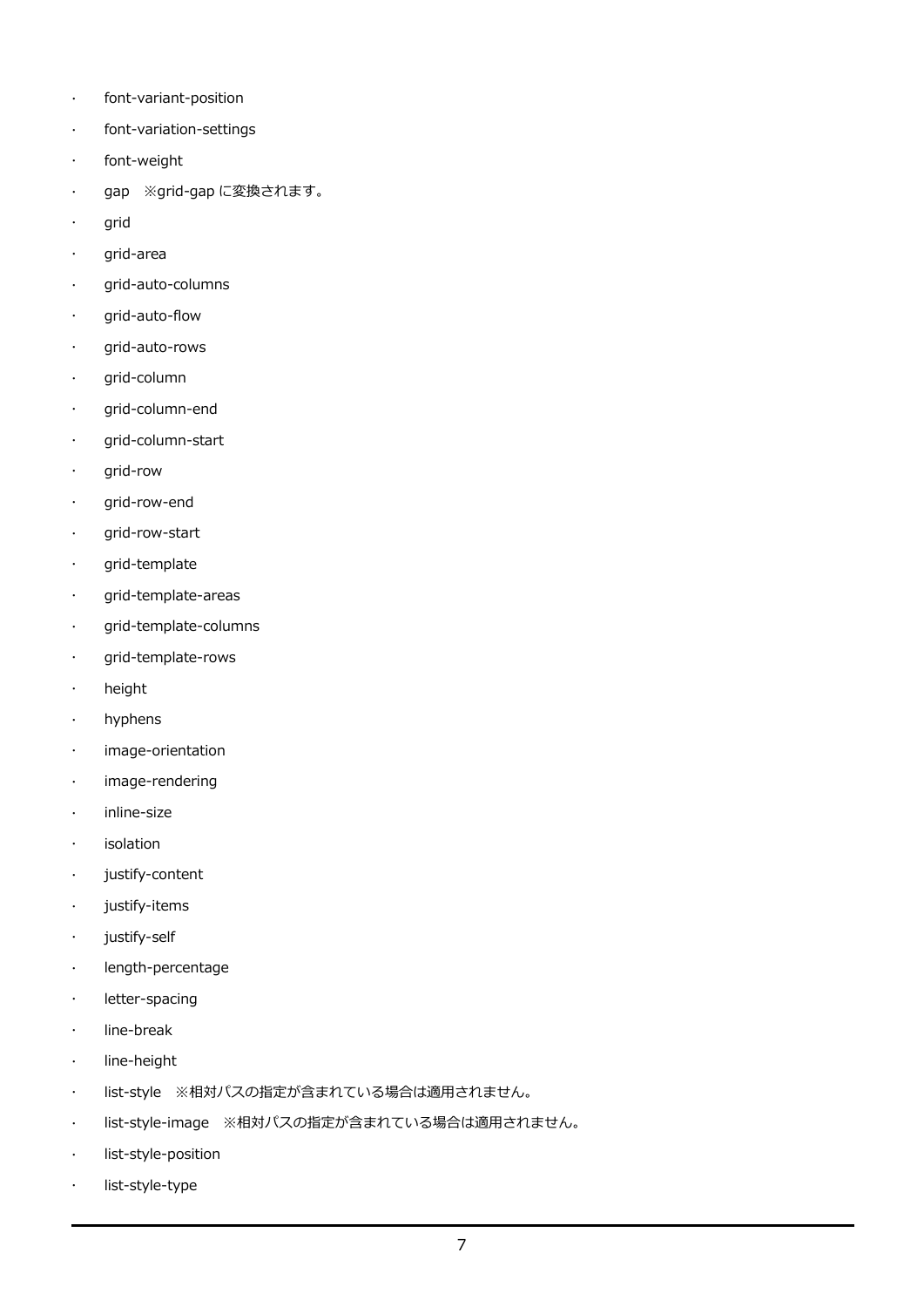- margin ※高さは 0 以上に調整されます。横幅は 0 以上 10,000 以下に調整されます。
- margin-block
- margin-block-end
- margin-block-start
- margin-bottom ※0 以上に調整されます。
- margin-inline
- margin-inline-end
- margin-inline-start
- margin-left ※0 以上 10,000 以下に調整されます。
- margin-right ※0 以上 10,000 以下に調整されます。
- · margin-top ※0 以上に調整されます。
- mask ※相対パスの指定が含まれている場合は適用されません。
- mask-border ※相対パスの指定が含まれている場合は適用されません。
- mask-border-mode
- mask-border-outset
- mask-border-repeat
- mask-border-slice
- mask-border-source ※相対パスの指定が含まれている場合は適用されません。
- mask-border-width
- mask-clip
- mask-image ※相対パスの指定が含まれている場合は適用されません。
- mask-mode
- mask-origin
- mask-position
- mask-repeat
- mask-size
- mask-type
- max-block-size
- max-height
- max-inline-size
- max-width
- min-block-size
- min-height
- min-inline-size
- min-width
- mix-blend-mode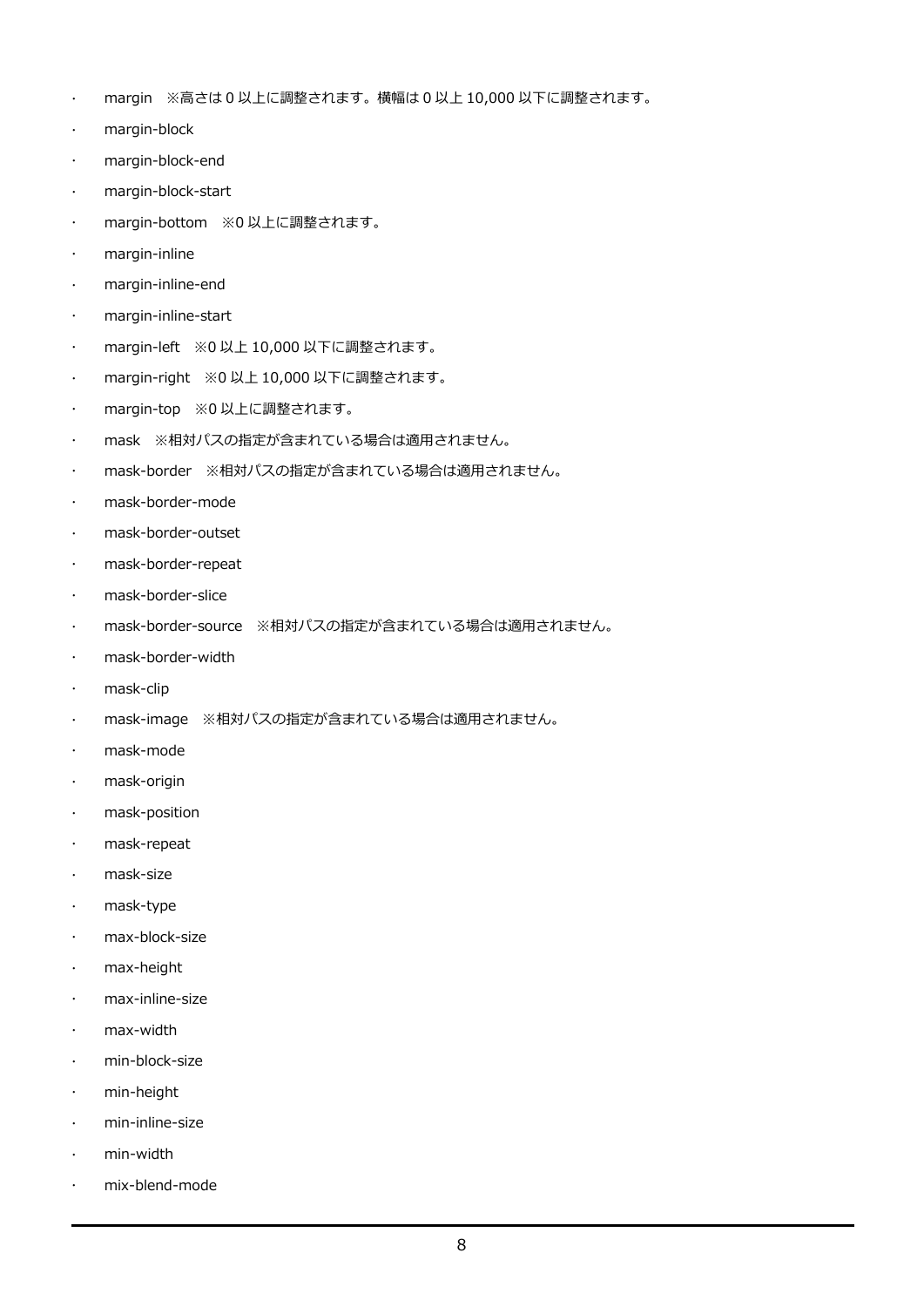- object-fit
- object-position
- offset ※相対パスの指定が含まれている場合は適用されません。
- offset-anchor
- offset-distance
- offset-path ※※相対パスの指定が含まれている場合は適用されません。
- offset-rotate
- opacity ※0.1 未満の場合は適用されません。
- order
- orphans
- outline
- outline-color
- outline-offset
- outline-style
- · outline-width
- overflow
- overflow-anchor
- overflow-block
- overflow-inline
- overflow-wrap
- overflow-x
- overflow-y
- overscroll-behavior
- overscroll-behavior-block
- overscroll-behavior-inline
- overscroll-behavior-x
- overscroll-behavior-y
- padding ※横幅は 10,000 以下に調整されます。
- padding-block
- padding-block-end
- padding-block-start
- padding-bottom
- padding-inline
- padding-inline-end
- padding-inline-start
- padding-left ※横幅は 10,000 以下に調整されます。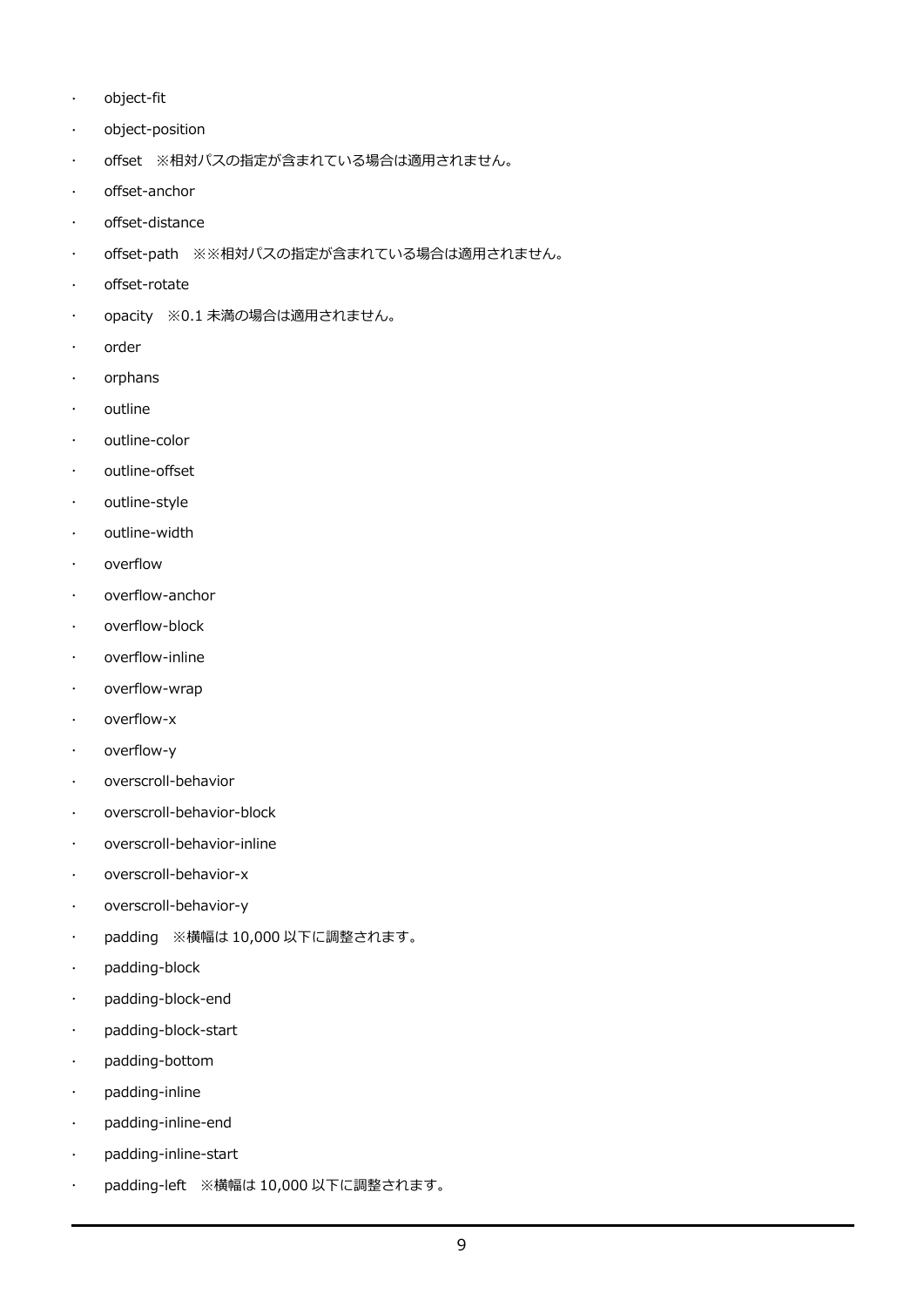- padding-right ※横幅は 10,000 以下に調整されます。
- padding-top
- page-break-after ※break-after に変換されます。
- page-break-before ※break-before に変換されます。
- page-break-inside ※break-inside に変換されます。
- paint-order
- perspective
- perspective-origin
- place-content
- · place-items
- place-self
- pointer-events
- quotes
- resize
- row-gap ※grid-row-gap に変換されます。
- scroll-behavior
- scroll-margin
- scroll-margin-block
- scroll-margin-block-end
- scroll-margin-block-start
- scroll-margin-bottom
- scroll-margin-inline
- scroll-margin-inline-end
- scroll-margin-inline-start
- scroll-margin-left
- scroll-margin-right
- scroll-margin-top
- scroll-padding
- scroll-padding-block
- scroll-padding-block-end
- scroll-padding-block-start
- scroll-padding-bottom
- scroll-padding-inline
- scroll-padding-inline-end
- scroll-padding-inline-start
- scroll-padding-left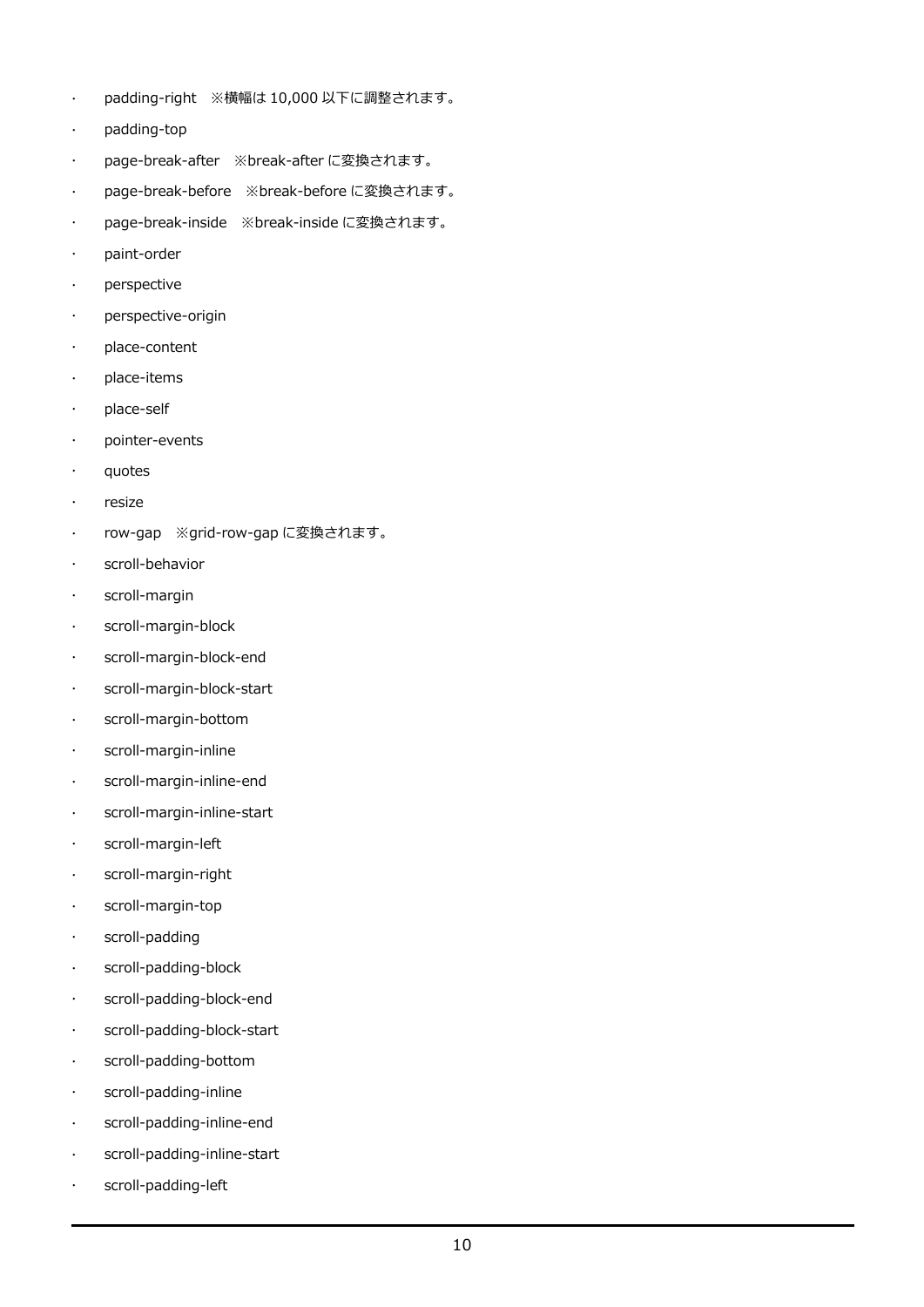- scroll-padding-right
- scroll-padding-top
- scroll-snap-align
- scroll-snap-stop
- scroll-snap-type
- · sepia
- shape-image-threshold
- shape-margin
- shape-outside ※相対パスの指定が含まれている場合は適用されません。
- . tab-size
- · table-layout
- · text-align
- text-align-last
- text-combine-upright
- · text-decoration
- text-decoration-color
- text-decoration-line
- text-decoration-skip-ink
- text-decoration-style
- text-decoration-thickness
- text-emphasis
- · text-emphasis-color
- text-emphasis-position
- · text-emphasis-style
- text-indent ※0 以上 400 以下になるように調整されます。
- · text-justify
- · text-orientation
- text-overflow
- · text-rendering
- text-shadow
- text-transform
- text-underline-position
- touch-action
- transform
- transform-box
- transform-origin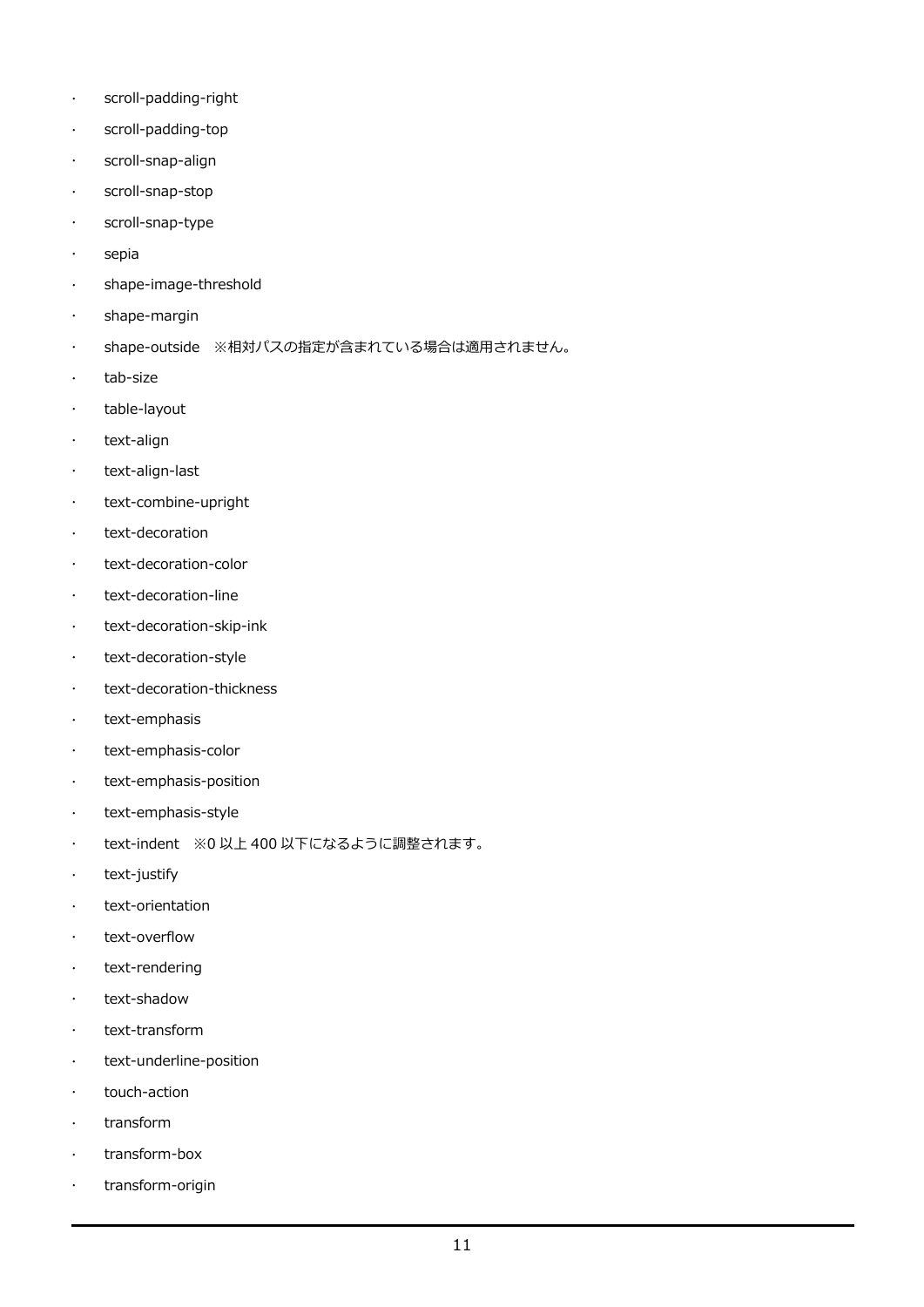- · transform-style
- vertical-align
- visibility
- white-space
- widows
- width ※10,000 以下になるように調整されます。
- word-break
- word-spacing
- word-wrap
- writing-mode
- z-index